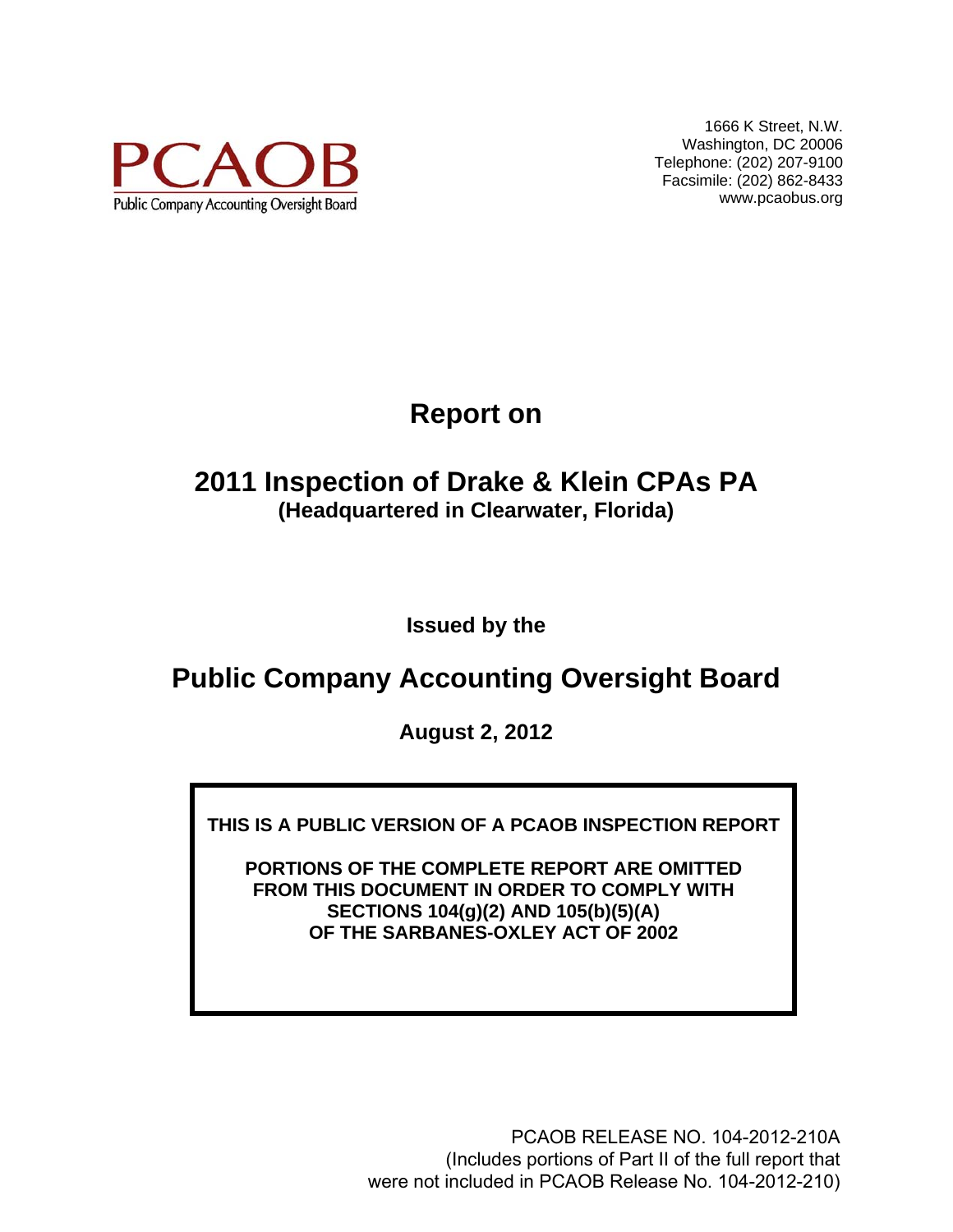

#### **Notes Concerning this Report**

- 1. Portions of this report may describe deficiencies or potential deficiencies in the systems, policies, procedures, practices, or conduct of the firm that is the subject of this report. The express inclusion of certain deficiencies and potential deficiencies, however, should not be construed to support any negative inference that any other aspect of the firm's systems, policies, procedures, practices, or conduct is approved or condoned by the Board or judged by the Board to comply with laws, rules, and professional standards.
- 2. Any references in this report to violations or potential violations of law, rules, or professional standards should be understood in the supervisory context in which this report was prepared. Any such references are not a result of an adversarial adjudicative process and do not constitute conclusive findings of fact or of violations for purposes of imposing legal liability. Similarly, any description herein of a firm's cooperation in addressing issues constructively should not be construed, and is not construed by the Board, as an admission, for purposes of potential legal liability, of any violation.
- 3. Board inspections encompass, among other things, whether the firm has failed to identify departures from U.S. Generally Accepted Accounting Principles ("GAAP") or Securities and Exchange Commission ("SEC" or "Commission") disclosure requirements in its audits of financial statements. This report's descriptions of any such auditing failures necessarily involve descriptions of the related GAAP or disclosure departures. The Board, however, has no authority to prescribe the form or content of an issuer's financial statements. That authority, and the authority to make binding determinations concerning an issuer's compliance with GAAP or Commission disclosure requirements, rests with the Commission. Any description, in this report, of perceived departures from GAAP or Commission disclosure requirements should not be understood as an indication that the Commission has considered or made any determination regarding these issues unless otherwise expressly stated.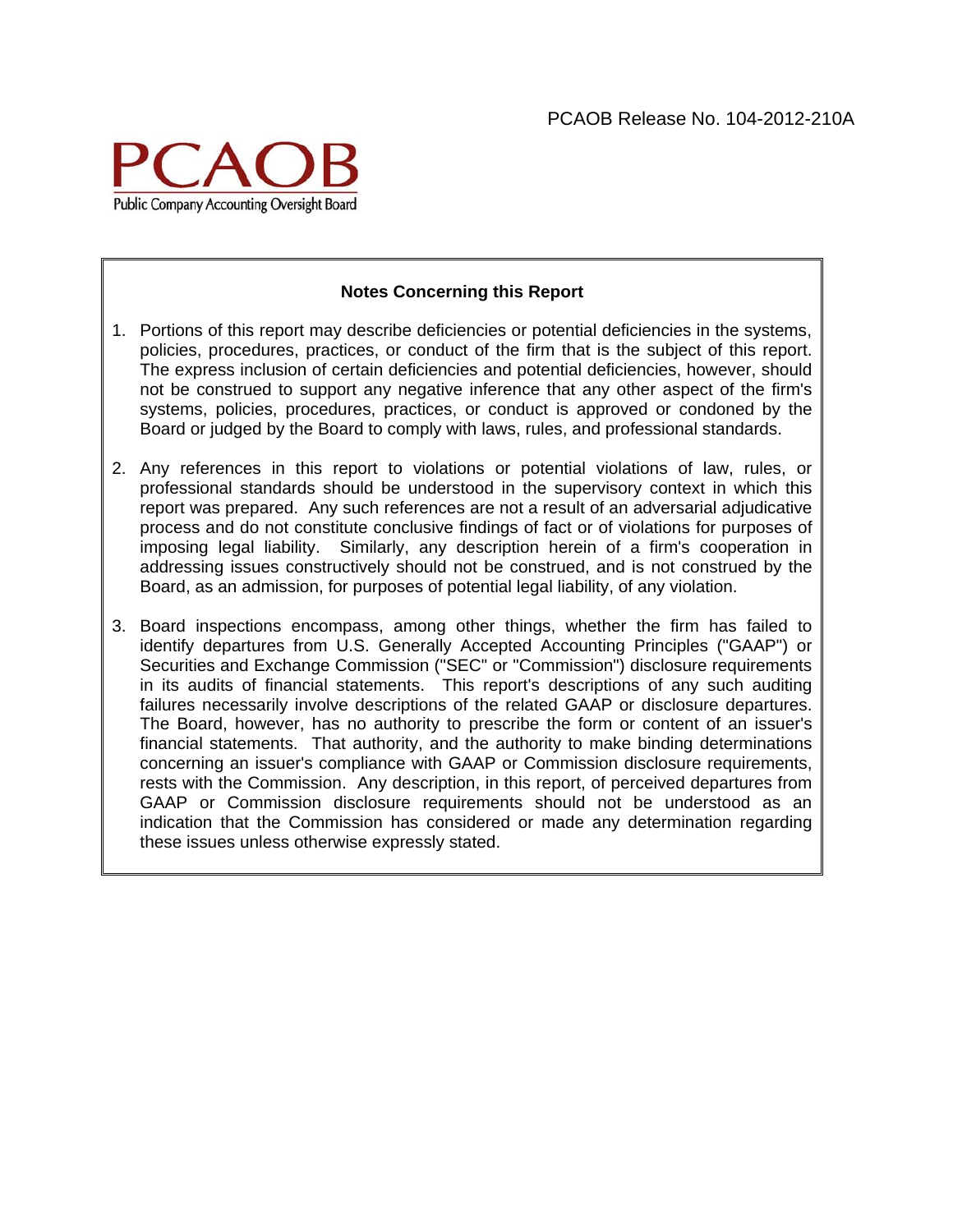

#### **2011 INSPECTION OF DRAKE & KLEIN CPAS PA**

In 2011, the Public Company Accounting Oversight Board ("PCAOB" or "the Board") conducted an inspection of the registered public accounting firm Drake & Klein CPAs  $PA^1$  ("the Firm"). The Board is issuing this report of that inspection in accordance with the requirements of the Sarbanes-Oxley Act of 2002 ("the Act").

The Board is making portions of the report publicly available. Specifically, the Board is releasing to the public Part I of the report and portions of Part IV of the report. Part IV of the report consists of the Firm's comments, if any, on a draft of the report.  $2^{\prime}$ 

The Board has elsewhere described in detail its approach to making inspectionrelated information publicly available consistent with legal restrictions. $3/4$  A substantial portion of the Board's criticisms of a firm (specifically criticisms of the firm's quality control system), and the Board's dialogue with the firm about those criticisms, occurs out of public view, unless the firm fails to make progress to the Board's satisfaction in addressing those criticisms. In addition, the Board generally does not disclose otherwise nonpublic information, learned through inspections, about the firm or its clients. Accordingly, information in those categories generally does not appear in the publicly available portion of an inspection report.

 $\overline{a}$  $1/$  The Firm has issued audit reports under the names of Randall N. Drake CPA PA and Randall N. Drake, CPA, PA.

 $2^{\prime}$  The Board does not make public any of a firm's comments that address a nonpublic portion of the report unless a firm specifically requests otherwise. In addition, pursuant to section 104(f) of the Act, 15 U.S.C. § 7214(f), and PCAOB Rule 4007(b), if a firm requests, and the Board grants, confidential treatment for any of the firm's comments on a draft report, the Board does not include those comments in the final report at all. The Board routinely grants confidential treatment, if requested, for any portion of a firm's response that addresses any point in the draft that the Board omits from, or any inaccurate statement in the draft that the Board corrects in, the final report.

 $3$  See Statement Concerning the Issuance of Inspection Reports, PCAOB Release No. 104-2004-001 (August 26, 2004).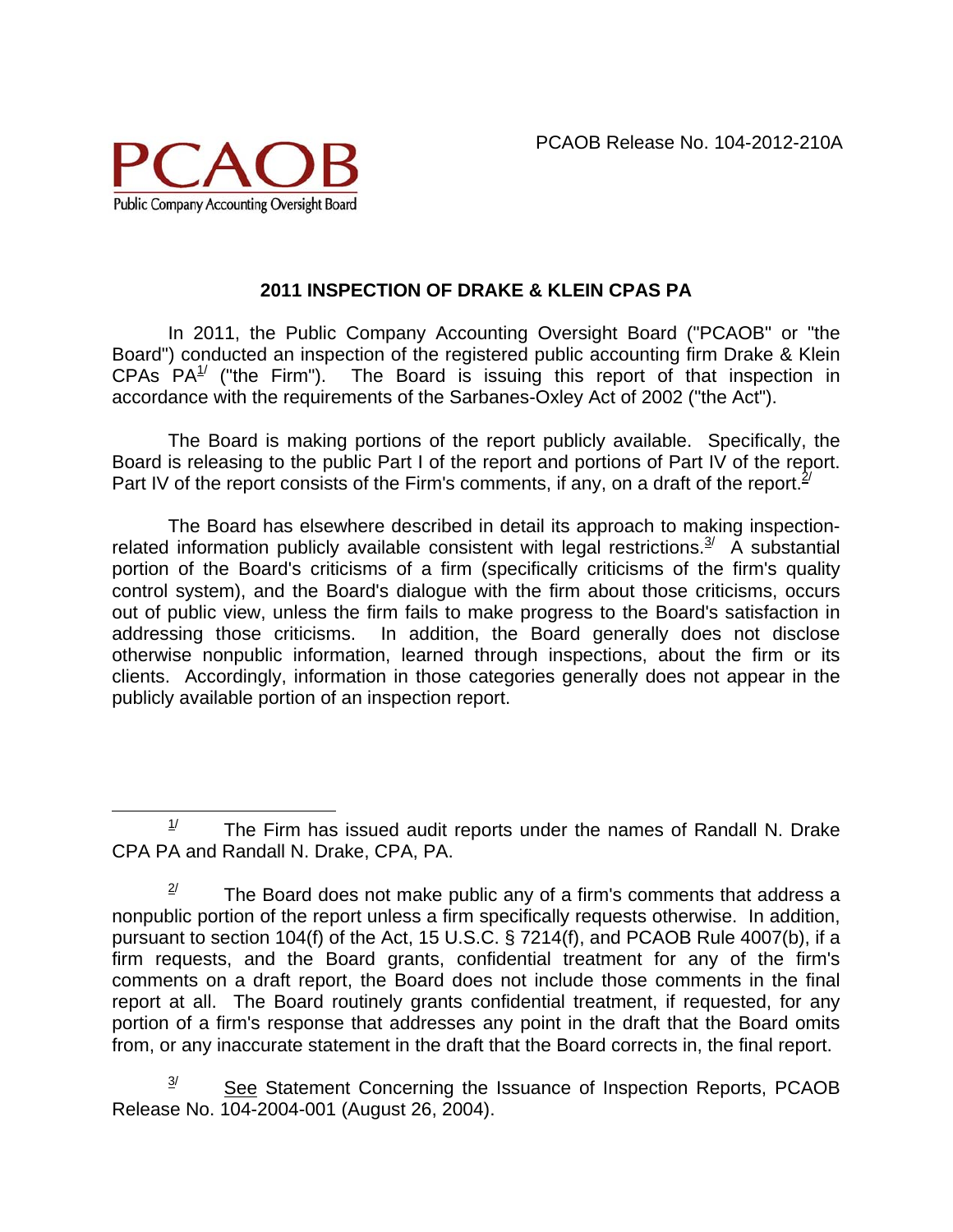

## **PART I**

### **INSPECTION PROCEDURES AND CERTAIN OBSERVATIONS**

Members of the Board's inspection staff ("the inspection team") conducted primary procedures for the inspection from July 18, 2011 to July 21, 2011. These procedures were tailored to the nature of the Firm, certain aspects of which the inspection team understood at the outset of the inspection to be as follows:

| Number of offices                            | 3 (Clearwater (2) and New Port<br>Richey, Florida) |
|----------------------------------------------|----------------------------------------------------|
| Ownership structure                          | Corporation                                        |
| Number of partners                           | 1                                                  |
| Number of professional staff $\frac{4}{3}$   | 4                                                  |
| Number of issuer audit clients <sup>5/</sup> | 18                                                 |
|                                              |                                                    |

 $4/$  "Professional staff" includes all personnel of the Firm, except partners or shareholders and administrative support personnel. The number of partners and professional staff is provided here as an indication of the size of the Firm, and does not necessarily represent the number of the Firm's professionals who participate in audits of issuers or are "associated persons" (as defined in the Act) of the Firm.

The number of issuer audit clients shown here is based on the Firm's selfreporting and the inspection team's review of certain information for inspection planning purposes. It does not reflect any Board determination concerning which, or how many, of the Firm's audit clients are "issuers" as defined in the Act. In some circumstances, a Board inspection may include a review of a firm's audit of financial statements and internal control over financial reporting ("ICFR") of an issuer that ceased to be an audit client before the inspection, and any such former clients are not included in the number shown here.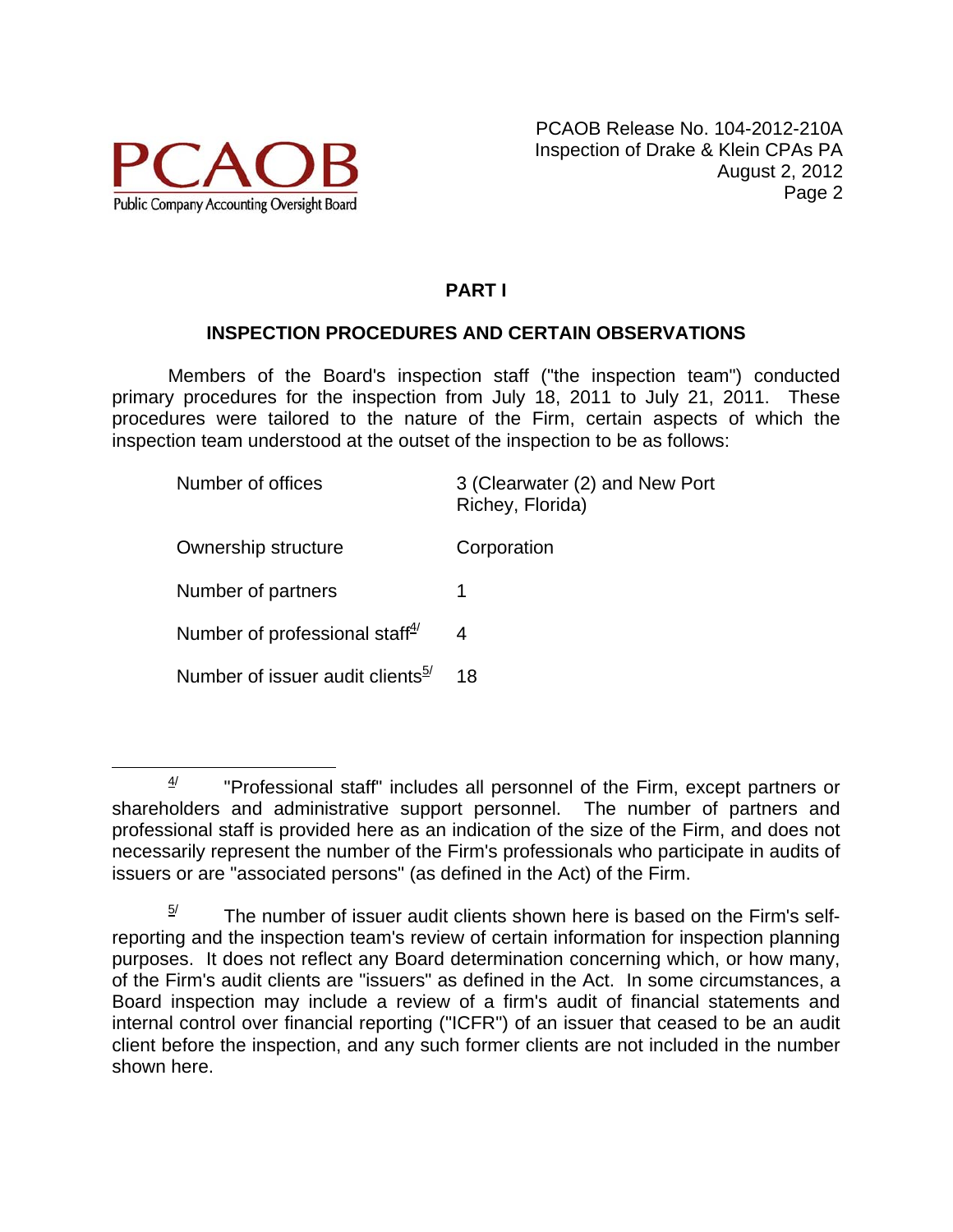

Board inspections are designed to identify and address weaknesses and deficiencies related to how a firm conducts audits. $\frac{6}{7}$  To achieve that goal, Board inspections include reviews of certain aspects of selected audits performed by the firm and reviews of other matters related to the firm's quality control system.

In the course of reviewing aspects of selected audits, an inspection may identify ways in which a particular audit is deficient, including failures by the firm to identify, or to address appropriately, respects in which an issuer's financial statements do not present fairly the financial position, results of operations, or cash flows of the issuer in conformity with  $GAAP<sup>7</sup>$  It is not the purpose of an inspection, however, to review all of a firm's audits or to identify every respect in which a reviewed audit is deficient. Accordingly, a Board inspection report should not be understood to provide any assurance that the firm's audits, or its issuer clients' financial statements or reporting on internal control, are free of any deficiencies not specifically described in an inspection report.

In addition, inclusion of a deficiency in an inspection report does not mean that the deficiency remained unaddressed after the inspection team brought it to the firm's attention. Under PCAOB standards, when audit deficiencies are discovered after the date of the audit report, a firm must take appropriate action to assess the importance of the deficiencies to the firm's present ability to support its previously expressed audit opinions. $8/$  Depending upon the circumstances, compliance with these standards may

 8/ See AU 390, *Consideration of Omitted Procedures After the Report Date,* and AU 561, *Subsequent Discovery of Facts Existing at the Date of the Auditor's Report*  (both included among the PCAOB's interim auditing standards, pursuant to PCAOB Rule 3200T), and PCAOB Auditing Standard No. 5, *An Audit of Internal Control Over* 

 $\frac{6}{1}$  This focus on weaknesses and deficiencies necessarily carries through to reports on inspections and, accordingly, Board inspection reports are not intended to serve as balanced report cards or overall rating tools.

 $\frac{7}{10}$  When it comes to the Board's attention that an issuer's financial statements appear not to present fairly, in a material respect, the financial position, results of operations, or cash flows of the issuer in conformity with GAAP, the Board's practice is to report that information to the SEC, which has jurisdiction to determine proper accounting in issuers' financial statements.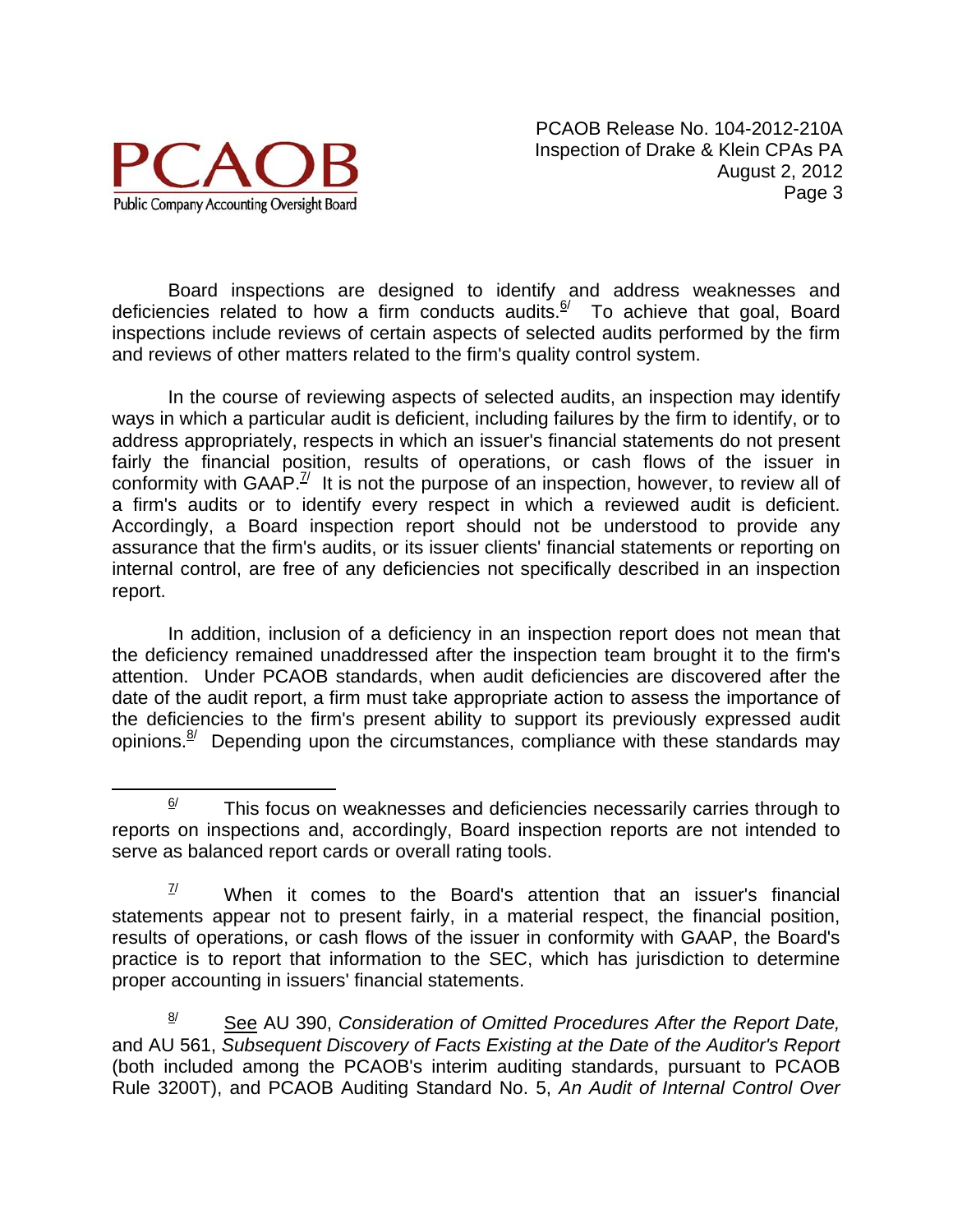

require the firm to perform additional audit procedures, or to inform a client of the need for changes to its financial statements or reporting on internal control, or to take steps to prevent reliance on previously expressed audit opinions. A Board inspection does not typically include review of a firm's actions to address deficiencies identified in that inspection, but the Board expects that firms are attempting to take appropriate action, and firms frequently represent that they have taken, are taking, or will take, action. If, through subsequent inspections or other processes, the Board determines that the firm failed to take appropriate action, that failure may be grounds for a Board disciplinary sanction.

#### A. Review of Audit Engagements

 $\overline{a}$ 

The inspection procedures included a review of aspects of the Firm's auditing of financial statements of two issuers. The scope of this review was determined according to the Board's criteria, and the Firm was not allowed an opportunity to limit or influence the scope.

The inspection team identified what it considered to be audit deficiencies. The deficiencies included failures by the Firm to perform, or to perform sufficiently, certain necessary audit procedures.

In some cases, an inspection team's observation that a firm failed to perform a procedure may be based on the absence of documentation and the absence of persuasive other evidence, even if a firm claims to have performed the procedure. PCAOB Auditing Standard No. 3, *Audit Documentation* ("AS No. 3"), provides that, in various circumstances including PCAOB inspections, a firm that has not adequately documented that it performed a procedure, obtained evidence, or reached an appropriate conclusion must demonstrate with persuasive other evidence that it did so, and that oral assertions and explanations alone do not constitute persuasive other evidence. See AS No. 3, paragraph 9 and Appendix A to AS No. 3, paragraph A28. For purposes of the inspection, an observation that the Firm did not perform a procedure, obtain evidence, or reach an appropriate conclusion may be based on the absence of such documentation and the absence of persuasive other evidence.

*Financial Reporting That Is Integrated with An Audit of Financial Statements* ("AS No. 5"), ¶ 98.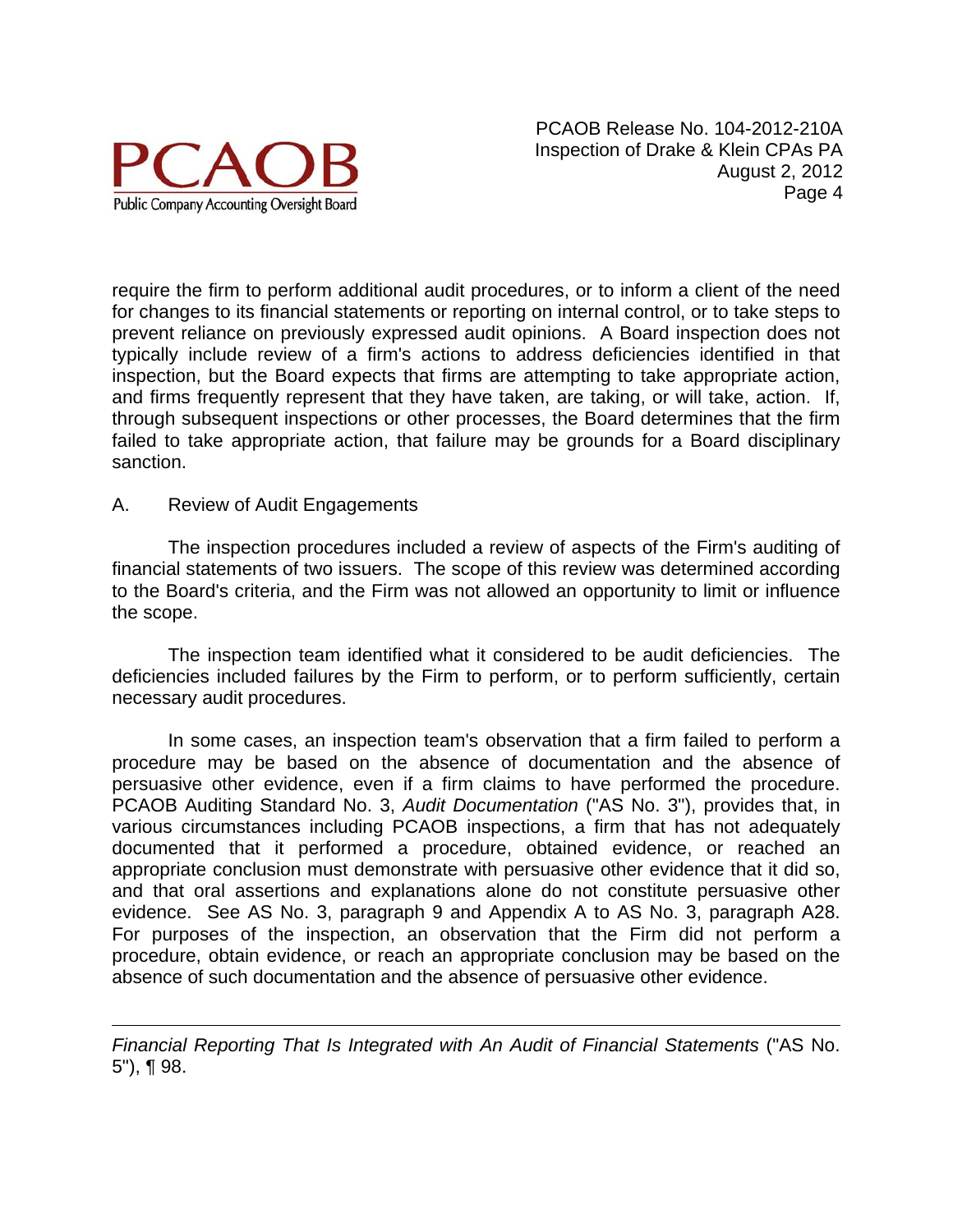

The deficiencies identified in both of the audits reviewed included deficiencies of such significance that it appeared to the inspection team that the Firm, at the time it issued its audit report, had not obtained sufficient competent evidential matter to support its opinion on the issuer's financial statements. Those deficiencies were –

- (1) the failure to perform sufficient procedures related to revenue;
- (2) the failure to perform sufficient procedures related to convertible debt;

(3) the failure to perform sufficient procedures related to the valuation of warrants issued with a debt instrument; and

(4) the failure to perform sufficient procedures related to a business combination and subsequent impairment and disposal.

B. Review of Quality Control System

In addition to evaluating the quality of the audit work performed on specific audits, the inspection included review of certain of the Firm's practices, policies, and procedures related to audit quality. This review addressed practices, policies, and procedures concerning audit performance, training, compliance with independence standards, client acceptance and retention, and the establishment of policies and procedures. Any defects in, or criticisms of, the Firm's quality control system are discussed in the nonpublic portion of this report and will remain nonpublic unless the Firm fails to address them to the Board's satisfaction within 12 months of the date of this report.

END OF PART I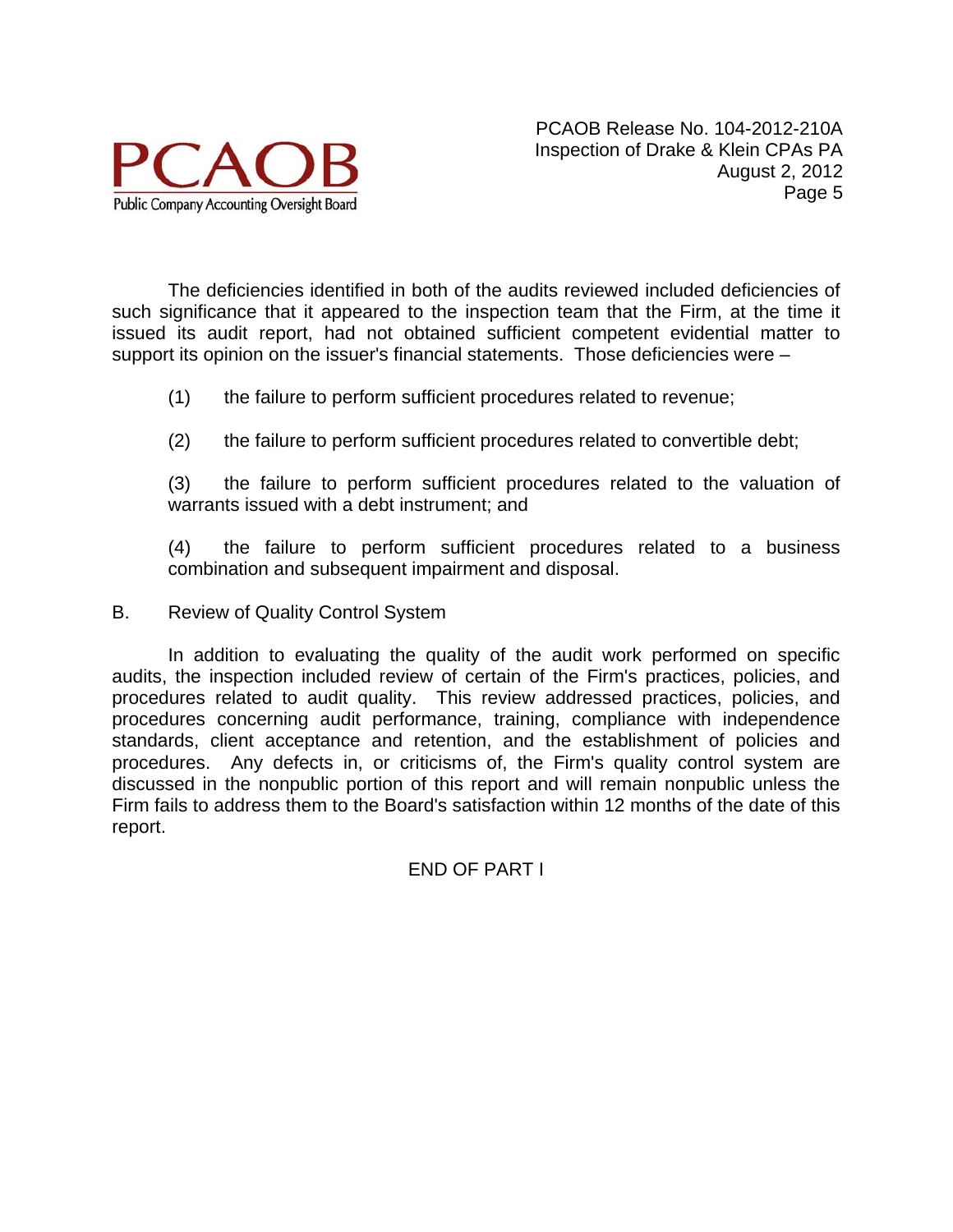

#### PORTIONS OF THE REST OF THIS REPORT ARE NONPUBLIC AND ARE OMITTED FROM THIS PUBLIC DOCUMENT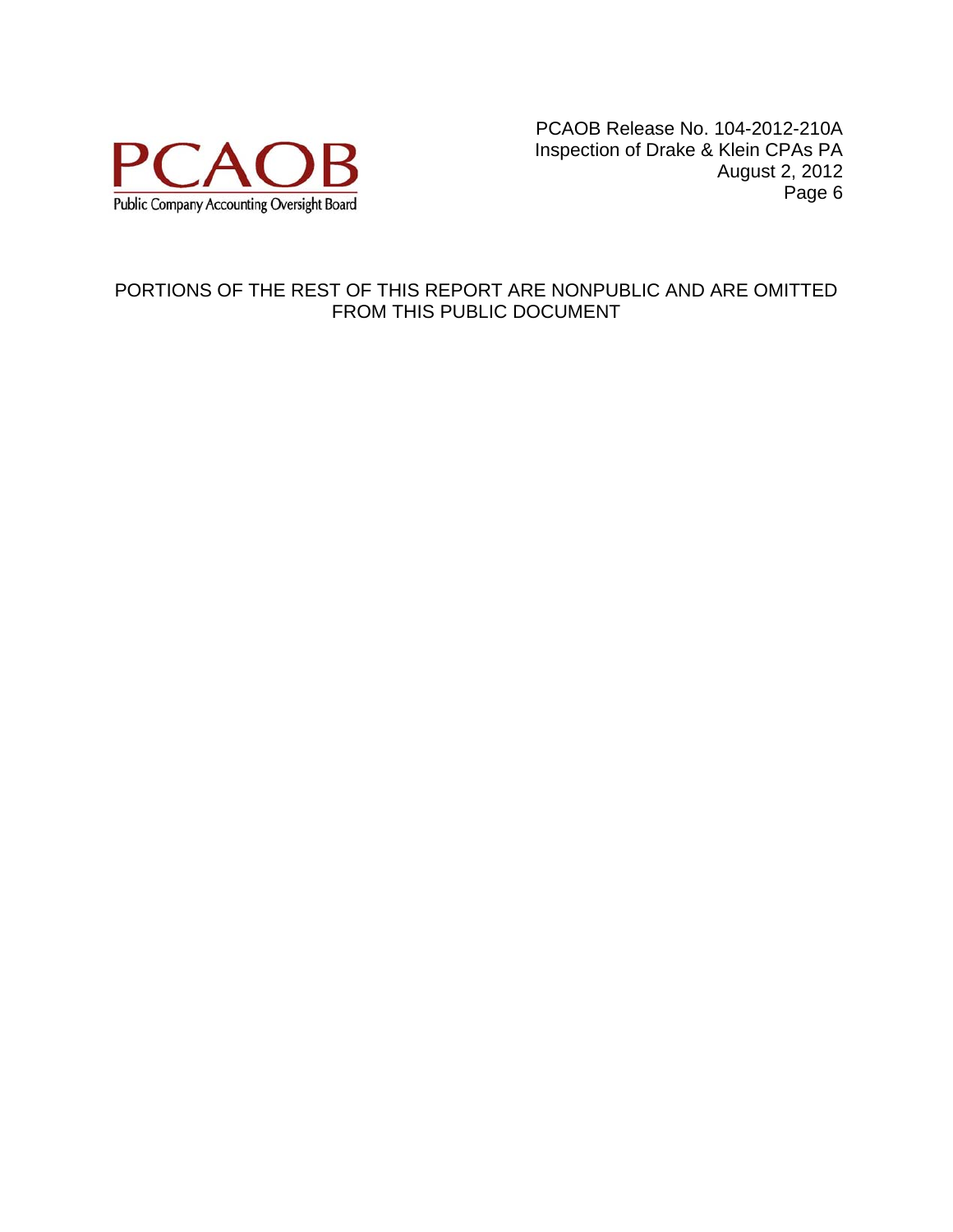

#### **PART II**

\* \* \* \*

#### B. Issues Related to Quality Controls

The inspection of the Firm included consideration of aspects of the Firm's system of quality control. Assessment of a firm's quality control system rests both on review of a firm's stated quality control policies and procedures and on inferences that can be drawn from respects in which a firm's system has failed to assure quality in the actual performance of engagements. $\frac{9}{2}$  On the basis of the information reported by the inspection team, the Board has the following concerns about aspects of the Firm's system of quality control.

#### 1. Audit Performance

A firm's system of quality control should provide reasonable assurance that the work performed on an audit engagement will meet applicable professional standards and regulatory requirements. On the basis of the information reported by the inspection team, including the audit performance deficiencies described in Part II.A (and summarized in Part I.A) and any other deficiencies identified below, the Board has concerns that the Firm's system of quality control fails to provide such reasonable assurance in at least the following respects –

a. Testing Appropriate to the Audit

The Firm's system of quality control appears not to provide sufficient assurance that the Firm will conduct all testing appropriate to a particular audit, specifically with respect to the following issues:

 $\frac{9}{2}$  A firm's failure to comply with the requirements of PCAOB standards when performing an audit may be an indication of a potentially significant defect in a firm's quality control system even if that failure did not result in an insufficiently supported audit opinion.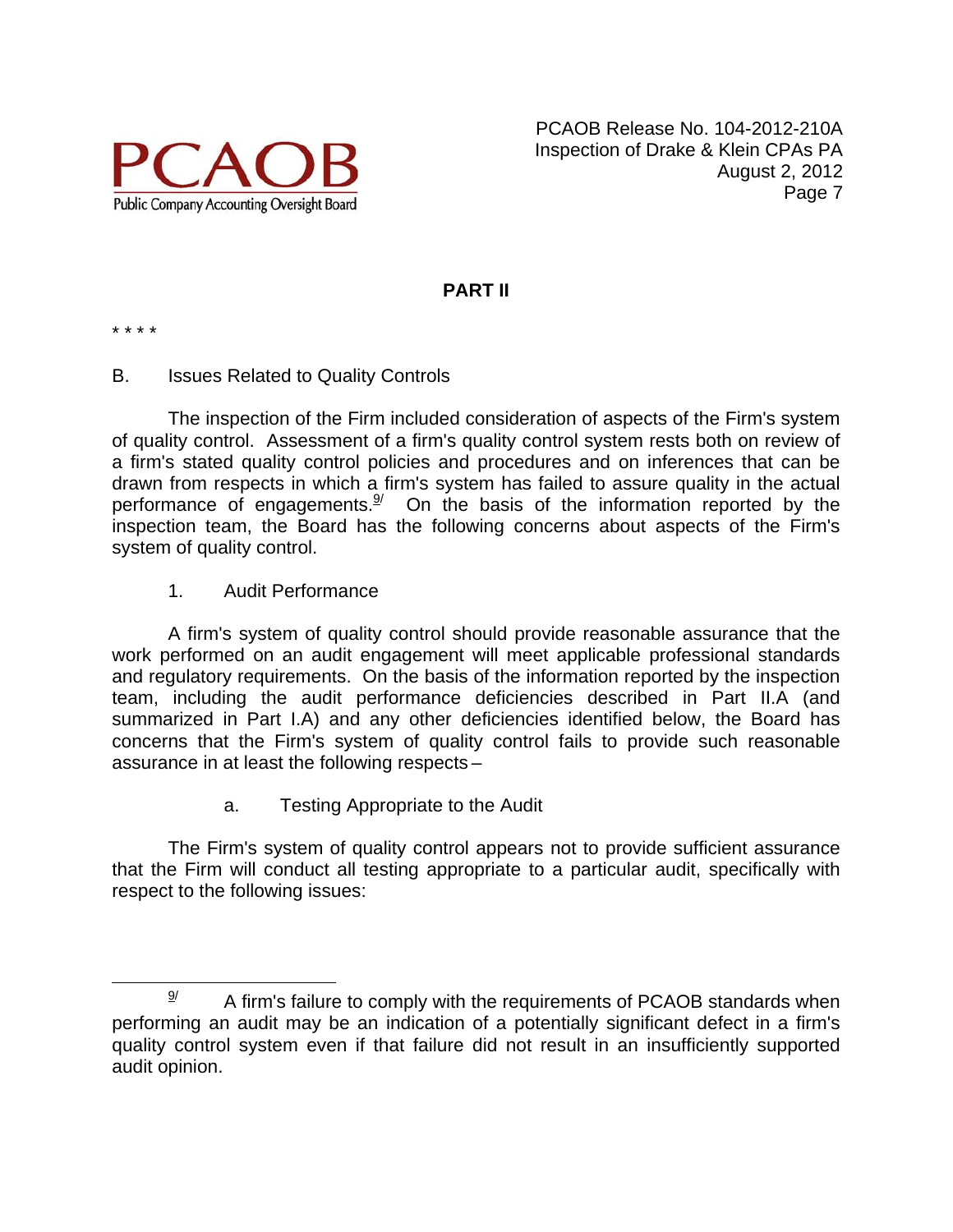

#### (i) Revenue

 As discussed above, in one of the audits reviewed, the inspection team identified a significant deficiency related to the Firm's auditing of revenue. This information provides cause for concern regarding the Firm's quality control policies and procedures related to auditing revenue. [Issuer A]

(ii) Convertible Debt Instruments

 As discussed above, in one of the audits reviewed, the inspection team identified a significant deficiency related to the Firm's auditing of convertible debt instruments. This information provides cause for concern regarding the Firm's quality control policies and procedures related to auditing convertible debt instruments. [Issuer A]

(iii) Warrants Issued with a Debt Instrument

 As discussed above, in one of the audits reviewed, the inspection team identified a significant deficiency related to the Firm's auditing of the valuation of warrants issued with a debt instrument. This information provides cause for concern regarding the Firm's quality control policies and procedures related to auditing the valuation of warrants. [Issuer A]

> (iv) Business Combination and Subsequent Impairment and Disposal

 As discussed above, in one of the audits reviewed, the inspection team identified a significant deficiency related to the Firm's auditing of a business combination and subsequent impairment and disposal. This information provides cause for concern regarding the Firm's quality control policies and procedures related to auditing business combinations and subsequent impairment and disposal. [Issuer B]

b. Fraud Procedures

The Firm's system of quality control appears not to provide sufficient assurance that the Firm will perform all of the required procedures in accordance with the provisions of AU 316, *Consideration of Fraud in a Financial Statement Audit.* Specifically, the Firm did not perform audit procedures to test journal entries and other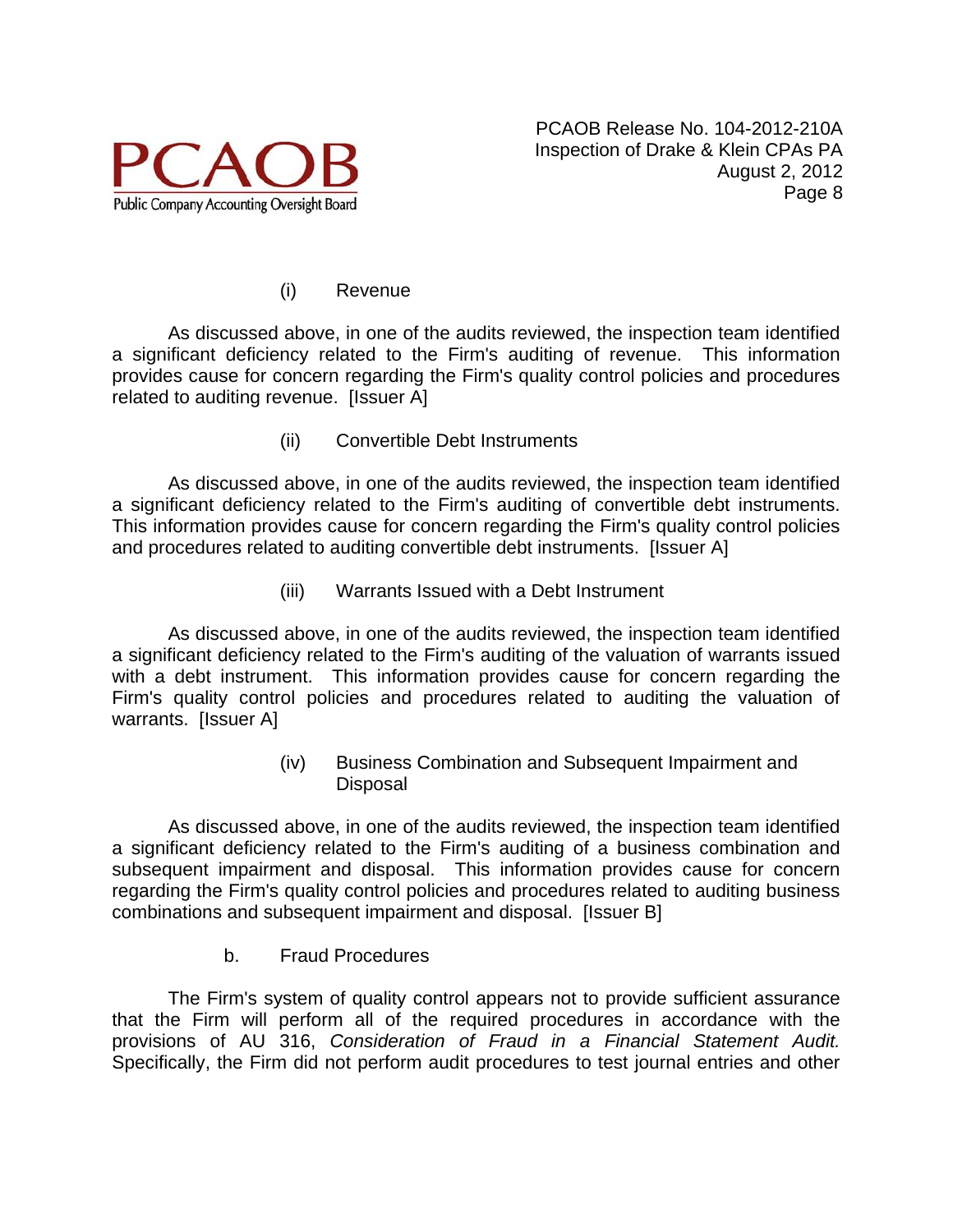

adjustments for evidence of possible material misstatements due to fraud. [Issuers A and B]

#### c. Partner Workload

The Firm's system of quality control may not provide sufficient assurance that the audit partner's workload requirements realistically allow for sufficient time to perform procedures, supervise staff, and review work papers with due care. Specifically, during the inspection period, the Firm's only partner was responsible for servicing all of the Firm's issuer audit clients. In addition, the Firm acquired eight of its 18 issuer audit clients from May 2010 to April 2011 and 12 of the Firm's issuer audit clients report their financial results on a calendar year-end basis.

d. Technical Competence

The audit performance deficiencies discussed in Part II.A suggest that the Firm's system of quality control may not provide sufficient assurance that the audit partner and staff have the level of knowledge and the degree of technical training and proficiency required in the circumstances and that they refer to authoritative literature or other sources and consult with knowledgeable individuals (within or outside the Firm) when appropriate.

2. Monitoring and Addressing Identified Weaknesses

 The Firm's system of quality control appears to lack a monitoring element sufficient to provide the Firm with reasonable assurance that the Firm's policies and procedures for engagement performance are suitably designed and effectively applied and policies and procedures concerning weaknesses in its audit practice are meaningfully addressed. The Firm's monitoring appears to have been deficient with respect to at least two types of previously identified weakness. In a report dated February 24, 2011, which related to an inspection of the Firm conducted in 2009, the Board noted that the Firm's procedures appear not to provide sufficient assurance that the Firm performed sufficient procedures related to the acquisition of an intangible asset in a business combination and a subsequent impairment charge related to the intangible asset soon after its acquisition. In addition, that report also noted the Firm's system of quality control appeared not to provide sufficient assurance that its quality control policies and procedures would ensure that audit partners and staff have the level of knowledge and the degree of technical training and proficiency required in the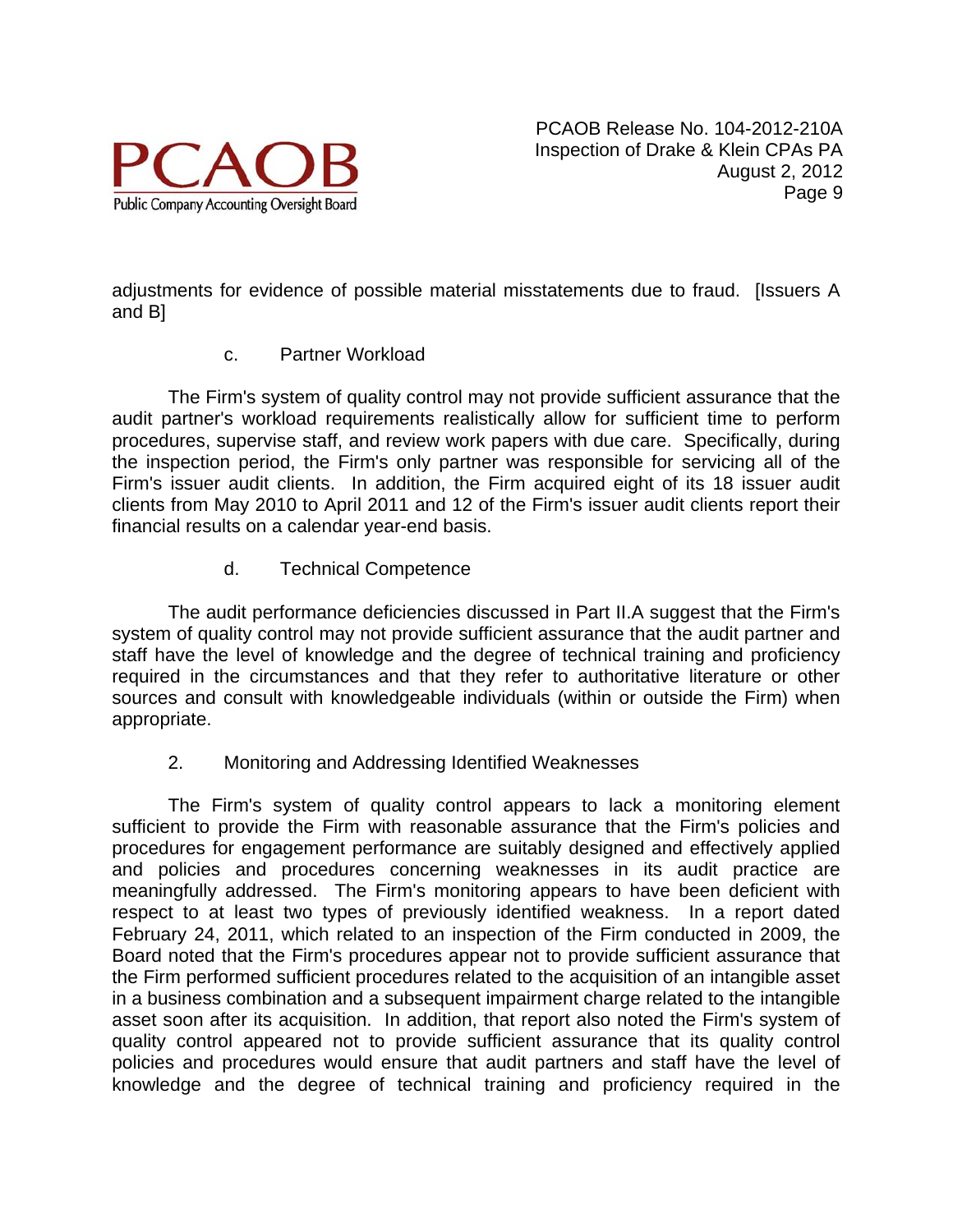

circumstances and that they refer to authoritative literature or other sources and consult with knowledgeable individuals (within or outside the Firm) when appropriate. An appropriate approach to monitoring would have resulted in the Firm avoiding these deficiencies in audits performed after they were brought to the Firm's attention, yet the same deficiencies were noted in this inspection.

\* \* \* \*